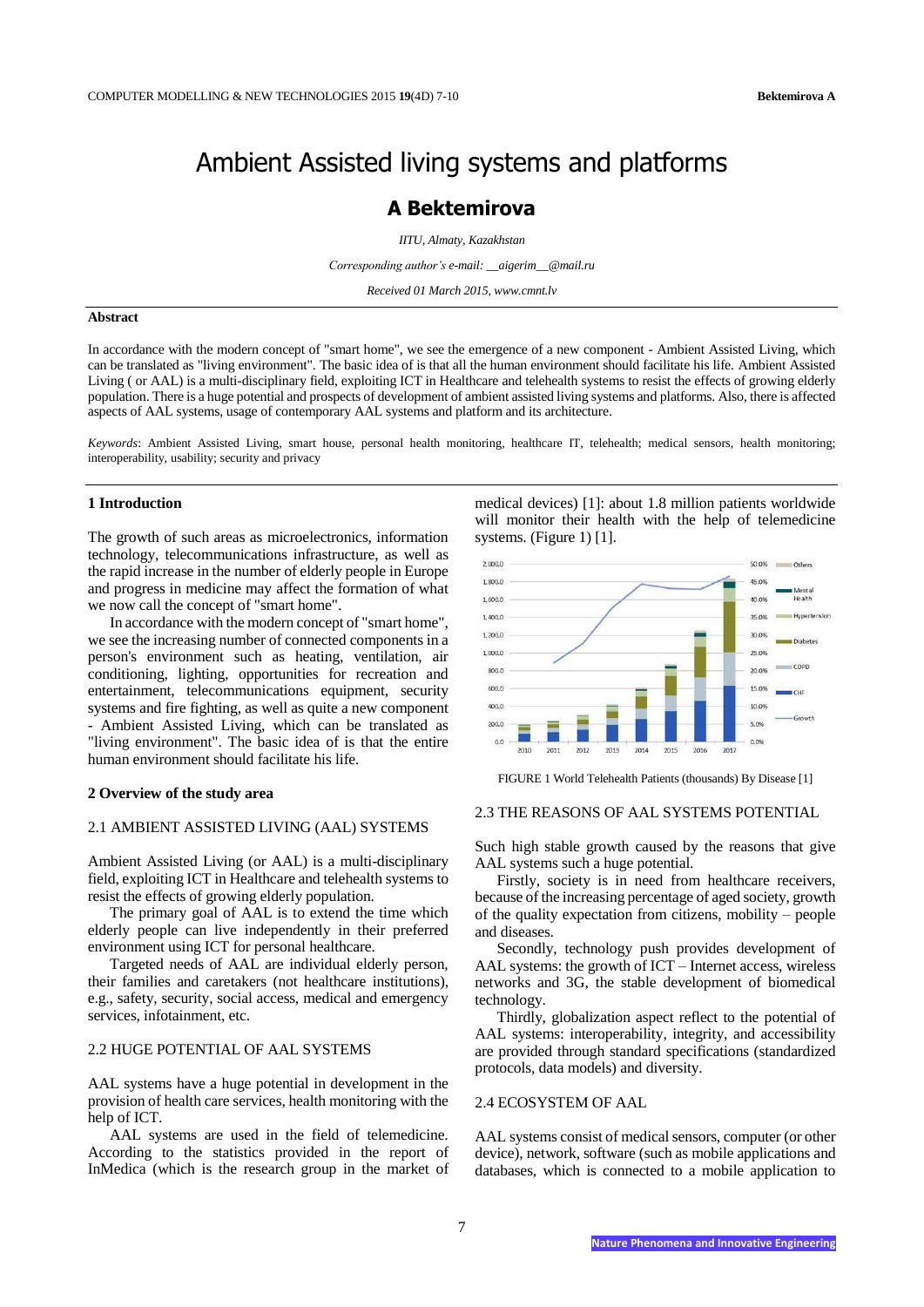exchange data), and used to provide services in the field of improving the quality of life. (Figure 2)



FIGURE 2 Ecosystem of AAL

Usually, the sensors are connected to the application via a gateway to transmit medical data to the monitoring system of the patient.

Many of the available sensors, used to monitor the level of blood sugar, blood pressure and heart rate transmission, can also transmit vital data for health monitoring systems. Therefore, the use of such systems, the medical specialist can monitor the patient's general condition remotely.

#### 2.5 ASPECTS OF AAL SYSTEMS

In order to produce high quality systems, it is important to consider various aspects of AAL systems. The main requirements are to achieve interoperability of medical sensors and their integration (in many studies mentioned the importance of this aspect), usability (means ease of use), security, privacy, data protection and accuracy of the data. However, existing systems of nowadays industry do not consider all aspects of AAL systems.

#### **3 Adopting relevant technology**

#### 3.1 USAGE OF CONTEMPORARY AAL SYSTEMS AND PLATFORMS

According to an emailed-based survey to analyze the real world usage of contemporary AAL systems and platforms [2], 62 correspondents were contacted, of which 40

responded. 16 of the 40 correspondents communicated the required information about users, technologies, supported devices, platforms, standards, and cost. Based on 16 positive responses, shown in Table 1, we can conclude that, mainly, the medical devices used in AAL systems and platforms are blood pressure, glucometer, pulse oximeter, fall detector, and weight scale sensors [3]. Also, there is the use of heartrate monitor, dehydration sensor, subcutaneous pump, intraoral device, and electronic stethoscope.

The Operating System being used are Windows, Linux, Android, and Symbion. The major programming languages are Java, C#, C++, PHP, and Python.

HTTP, SOAP, and RESTful protocols are employed as the communication among distributed architectures. Networking is consisted of WiFi, Ethernet, ZigBee and Bluetooth. The cost of platforms ranges from EUR 500 to EUR 20,000. (Table 1)

#### 3.2 AAL SYSTEMS ARCHITECTURE

There are 4 components, consisting of AAL systems architecture [4]. The first component is a need analysis to identify required devices, ICT context aware smart products, sensor, and sensor data collection, mobile devices and fusion. The second component is standards and sensor network integration, transition to Web (gateway). The third component is design Database and Web architecture, design intelligent monitoring and alarming system. The fourth component is the test environment: build up laboratory to test integration, interoperability, reliability, and security of the ICT devices and communication (Figure 3)



FIGURE 3 Relationship of project components

TABLE 1 Data showing usage of contemporary AAL platform and systems [2]

| # | <b>Project Title/Description/ URL</b>                                                                                         | <b>Medical</b><br><b>Devices</b><br><b>Supported</b> | <b>Standards</b>                                                                                                 | <b>Operating</b><br>systems                | Programming<br>Languages   | <b>Service</b><br>Model | Cost/system<br>luser (EUR) |
|---|-------------------------------------------------------------------------------------------------------------------------------|------------------------------------------------------|------------------------------------------------------------------------------------------------------------------|--------------------------------------------|----------------------------|-------------------------|----------------------------|
|   | AALuis—Ambient Assisted Living<br>user interfaces.<br>http://www.aaluis.eu/                                                   | N/A                                                  | ISO/IEC.<br>29341-x (UPnP)<br>Device<br>Architecture)                                                            | Windows.<br>Linux. Mac<br>OS X.<br>Android | Java, ECMA<br>Script, XSLT | N/A                     | N/A                        |
| 2 | AMICA—Autonomy, Motivation<br>& Individual Self-Management for<br>COPD patients, http://www.aal-<br>europe.eu/projects/amica/ | N/A                                                  | HL7, X.509.<br><b>Bluetooth</b><br>LE/Continua.<br>ISO 13485.<br>ISO 60601-1-4.<br>ISO 62304.<br><b>ISO 9241</b> | Windows<br>$XP/Vista/7/8$ .<br>Android     | $C#, C++, Java,$<br>WSDL   | SOAP.<br>.NET           | 990/Year                   |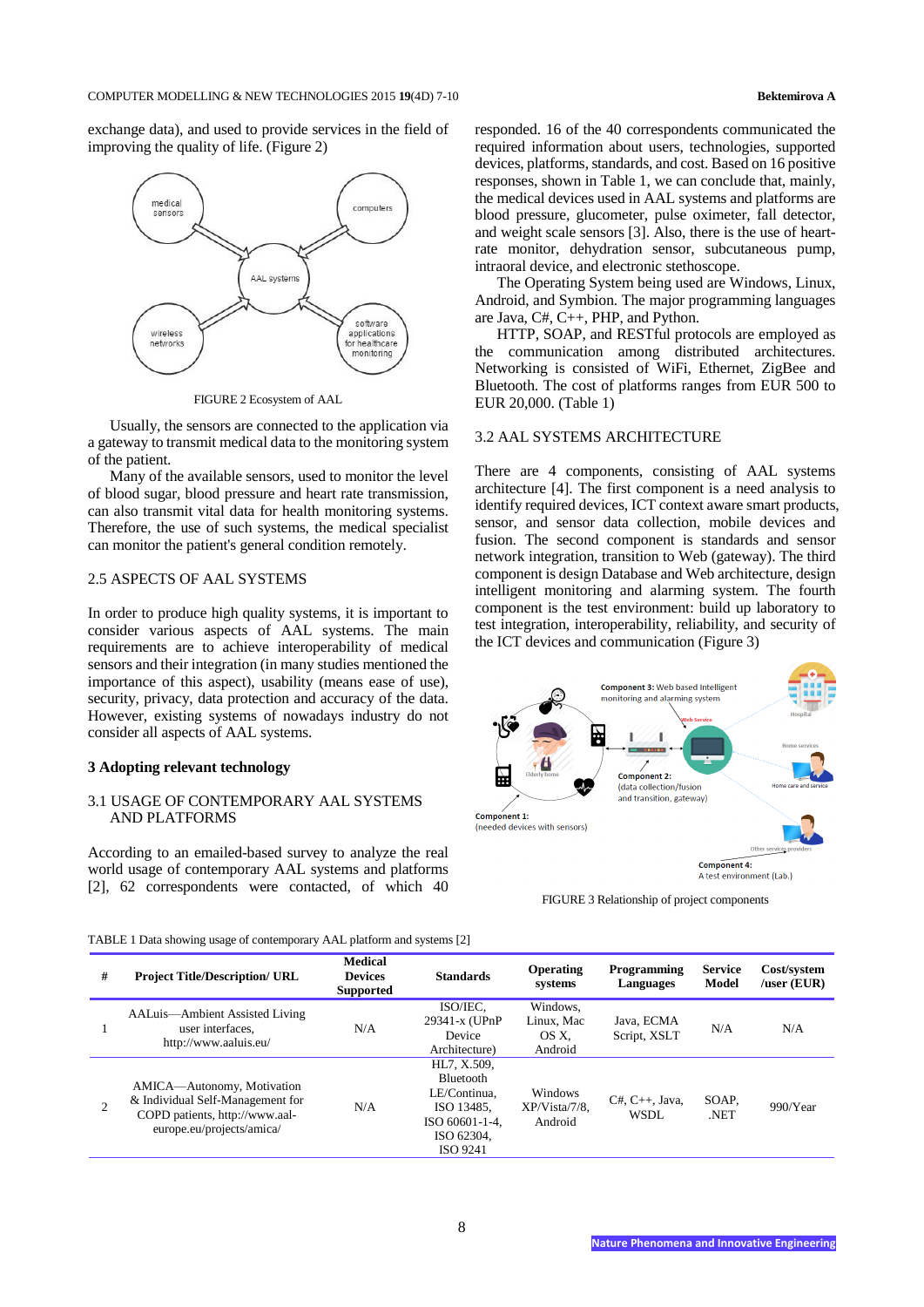#### COMPUTER MODELLING & NEW TECHNOLOGIES 2015 **19**(4D) 7-10 **Bektemirova A**

| 3      | AAL-ALFA: Active Living for<br>Alzheimer-patients,<br>http://www.aal-alfa.eu/                                                                         | N/A                                                                                                                                                      | N/A                                                    | Android 4.1                                   | Java                                     | N/A                                                  | N/A       |
|--------|-------------------------------------------------------------------------------------------------------------------------------------------------------|----------------------------------------------------------------------------------------------------------------------------------------------------------|--------------------------------------------------------|-----------------------------------------------|------------------------------------------|------------------------------------------------------|-----------|
| 4      | HELP: Home-based Empowered<br>Living for Parkinson's disease<br>Patients                                                                              | Blood pressure,<br>Parkinson<br>sensor,<br>Subcutaneous<br>pump, Intraoral<br>device                                                                     | Zigbee Health<br>Profiles, IEEE<br>11073               | Windows<br>Mobile.<br>Android                 | $C_{++}$ , Java                          | OSGi                                                 | 3500      |
| 5      | GoldUI: Adaptive embedded<br>human interfaces designed for<br>older people, http://www.goldui.eu                                                      | N/A                                                                                                                                                      | ISO/IEC<br>40500,<br>ISO/IEC<br>18036, ISO<br>9241-151 | Windows<br>XP/Vista/7/8.<br>Linux,<br>Android | PHP, Java,<br>JavaScript,Pos<br>tgre SQL | SaaS                                                 | N/A       |
| 6      | WayFiS: Way Finding for Seniors                                                                                                                       | N/A                                                                                                                                                      | ISO 20282,<br>ISO/IEC<br>27002, ISO<br>17267:2009      | Windows<br>XP/Vista/7,<br>Linux,<br>Android   | PHP, Java,<br>JavaScript,<br>Postgre SQL | SaaS                                                 | N/A       |
| $\tau$ | MyGuardian: A Pervasive<br>Guardian for Elderly with Mild<br>Cognitive Impairments                                                                    | N/A                                                                                                                                                      | ISO 6709:20,<br>ISO 20282,<br><b>ISO/IEC 27002</b>     | Windows<br>XP/Vista/7,<br>Linux,<br>Android   | PHP, Java,<br>Postgre<br>SQL, .NET       | SaaS                                                 | N/A       |
| 8      | HOMER-Home Event<br><b>Recognition System</b>                                                                                                         | Continua Health<br>certified devices                                                                                                                     | ISO/IEEE<br>11073-10471                                | Windows<br>XP/Vista/7/8,<br>Linux             | Java                                     | OSGi<br><b>REST</b><br>Web<br>Socket,<br><b>JSON</b> | N/A       |
| 9      | HOPE-smart home for elderly<br>people                                                                                                                 | Pulse counter,<br>Fall detector,<br>Panic-Button                                                                                                         | HL7                                                    | Windows<br>XP/Vista/7/8                       | $C_{++}$ , VB.net,<br>Java, C#           | N/A                                                  | N/A       |
| 10     | <b>NACODEAL: NAtural</b><br>COmmunication DEvice For<br>Assisted Living,<br>http://www.nacodeal.eu/en/                                                | N/A                                                                                                                                                      | N/A                                                    | Windows<br>XP/Vista/7/,<br>Linux              | N/A                                      | <b>REST</b>                                          | 1000      |
| 11     | PAMAP-Physical Activity<br>Monitoring for Ageing People,<br>www.pamap.org                                                                             | Heart rate<br>monitor                                                                                                                                    | HL7                                                    | Windows,<br>Linux                             | $C_{++}$ , Java                          | SOAP                                                 | N/A       |
| 12     | REMOTE (Remote health and<br>social care for independent living<br>of isolated elderly with chronic<br>conditions), http://www.remote-<br>project.eu/ | Zephyr bio<br>harness.<br>Dehydration<br>sensor, Blood<br>pressure device,<br>weight scale                                                               | HTTP, SOAP                                             | SymbionOS                                     | Java, LWUI,<br>JADE                      | SOAP                                                 | $30 - 35$ |
| 13     | SmartTouch: Interaction as simple<br>as touch,<br>http://ttuki.vtt.fi/smarttouch/<br>www/?info=intro                                                  | Weight-scale,<br>Glucose Meter.<br><b>Blood Pressure</b>                                                                                                 | N/A                                                    | Windows XP                                    | C#                                       | SOAP,<br>NET.                                        | N/A       |
| 14     | SOFTCARE, http://www.softcare-<br>project.eu/overall.php                                                                                              | N/A                                                                                                                                                      | N/A                                                    | Windows<br>XP/Vista/7/8                       | Java, C                                  | <b>SOAP</b>                                          | 500       |
| 15     | TemRas: Telemedizinisches<br>Rettungsassistenzsystem,<br><b>Telemedical Rescue Assistance</b><br>System                                               | Monitor/Defibril<br>lator for<br>Emergency<br>Medical<br>Services (Philips<br>HeartStart<br>MRx),<br>Electronic<br>Stethoscope<br>(3M-Littmann<br>E3200) | HL7                                                    | Windows<br>7/2008<br>Server,<br>GNU/Linux     | Java, Python,<br>C#                      | AMOP.<br><b>FTP</b>                                  | 20        |
| 16     | OpenCare Platform @ Sekoia<br>http://opencareproject.wikispaces.c<br>om/home                                                                          | <b>Blood Pressure,</b><br>Glucometer,<br>Pulse-Oximeter,<br>Weight-scale<br>and other<br>Continua<br>certified<br>devices.                               | HL7                                                    | Windows                                       | C#                                       | SOAP,<br><b>REST</b>                                 | N/A       |

#### **4 Conclusions**

There is high and stable growth of usage of ambient assisted

living systems due to society needs, technology push and globalization.

In order to produce high quality systems, it is important